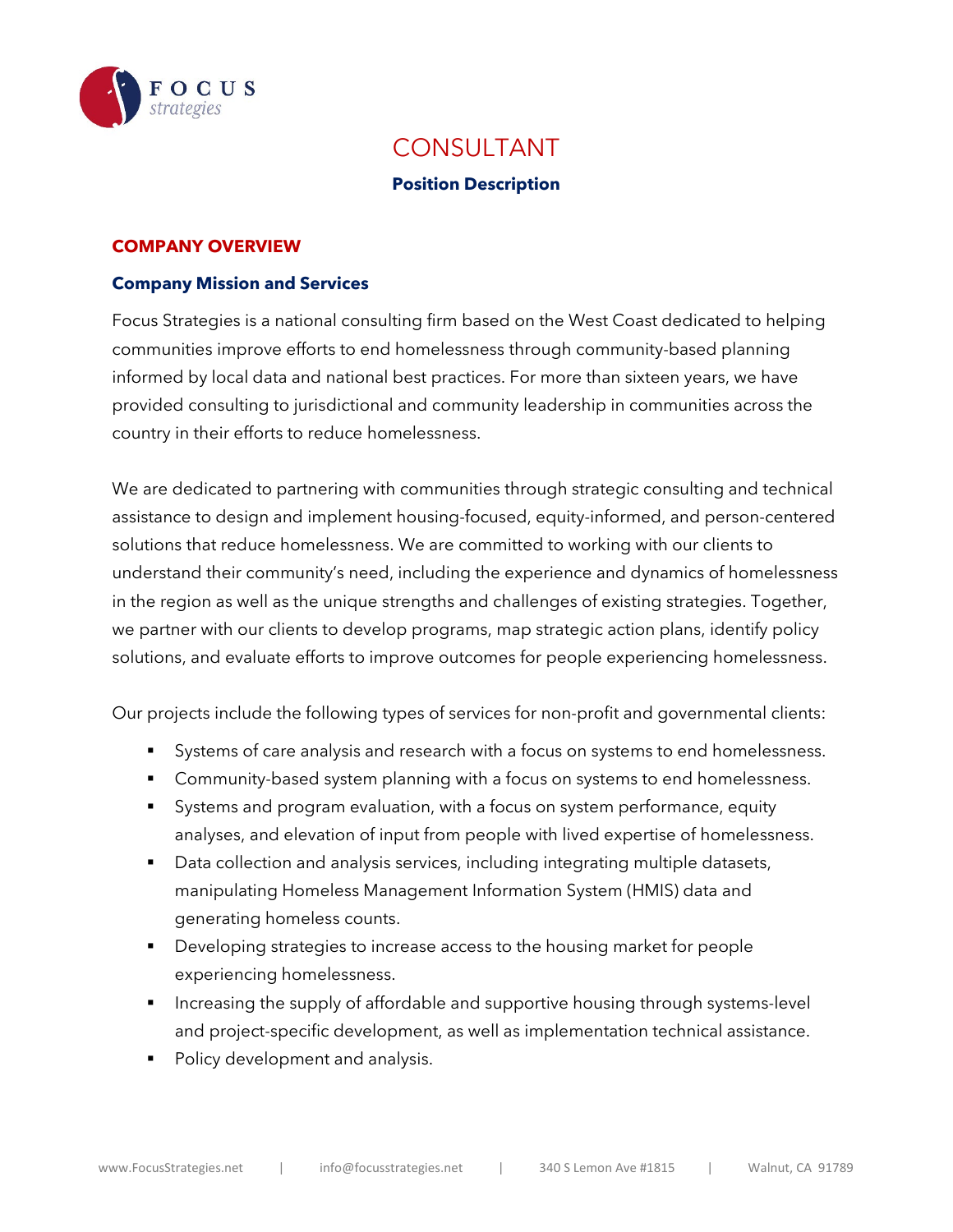#### **POSITION SUMMARY**

| Position:            | Consultant                                                                  |
|----------------------|-----------------------------------------------------------------------------|
| Location:            | (Remote) West Coast, United States                                          |
| Reports to:          | Director                                                                    |
| Status:              | Full-time, 40 hours/week, Exempt                                            |
| Compensation:        | \$85,000-\$115,000 depending on relevant experience and skills              |
| Time off & benefits: | Paid time off (vacation, sick time, and 10 holidays), 401(k) with 4% salary |
|                      | match and profit sharing, generous benefits (health, dental, and vision),   |
|                      | flexible spending plans, short and long-term disability insurance, and      |
|                      | \$50 per month reimbursement for phone, internet, and office supplies.      |
| Pre-Requisites:      | As a condition of hire, Focus Strategies requires proof of having           |
|                      | received a Covid-19 vaccine. Focus Strategies complies with all             |
|                      | applicable laws and makes reasonable accommodations for applicants          |
|                      | in need of an exemption due to a medical reason or because of a             |
|                      | sincerely held religious belief.                                            |
| Start Date:          | Open until filled                                                           |
| Contact Info:        | Nina Prudhomme, Administrative Manager, info@focusstrategies.net            |

### **CONSULTANT RESPONSIBILITIES AND REQUIREMENTS**

#### **Position Overview**

The Consultant manages a variety of projects, develops and manages or implements processes for project development and stakeholder engagement, and develops substantive analytical, interpretive, and policy content for deliverables, publications, reports, and other products on behalf of Focus Strategies clients. The successful candidate will have a passion for ending homelessness; outstanding critical thinking, analytical and interpersonal communication skills; excellent technical writing skills; and be self-directed and detail oriented. They should be able to interact with clients and all levels of project teams, provide timely and accurate analysis, and develop valuable results. The successful candidate will also have experience developing and implementing homelessness response programs and systems or housing/homelessness response policy development.

### **Position Responsibilities**

#### **Project Management**

Serve as the project manager for consulting and technical assistance contracts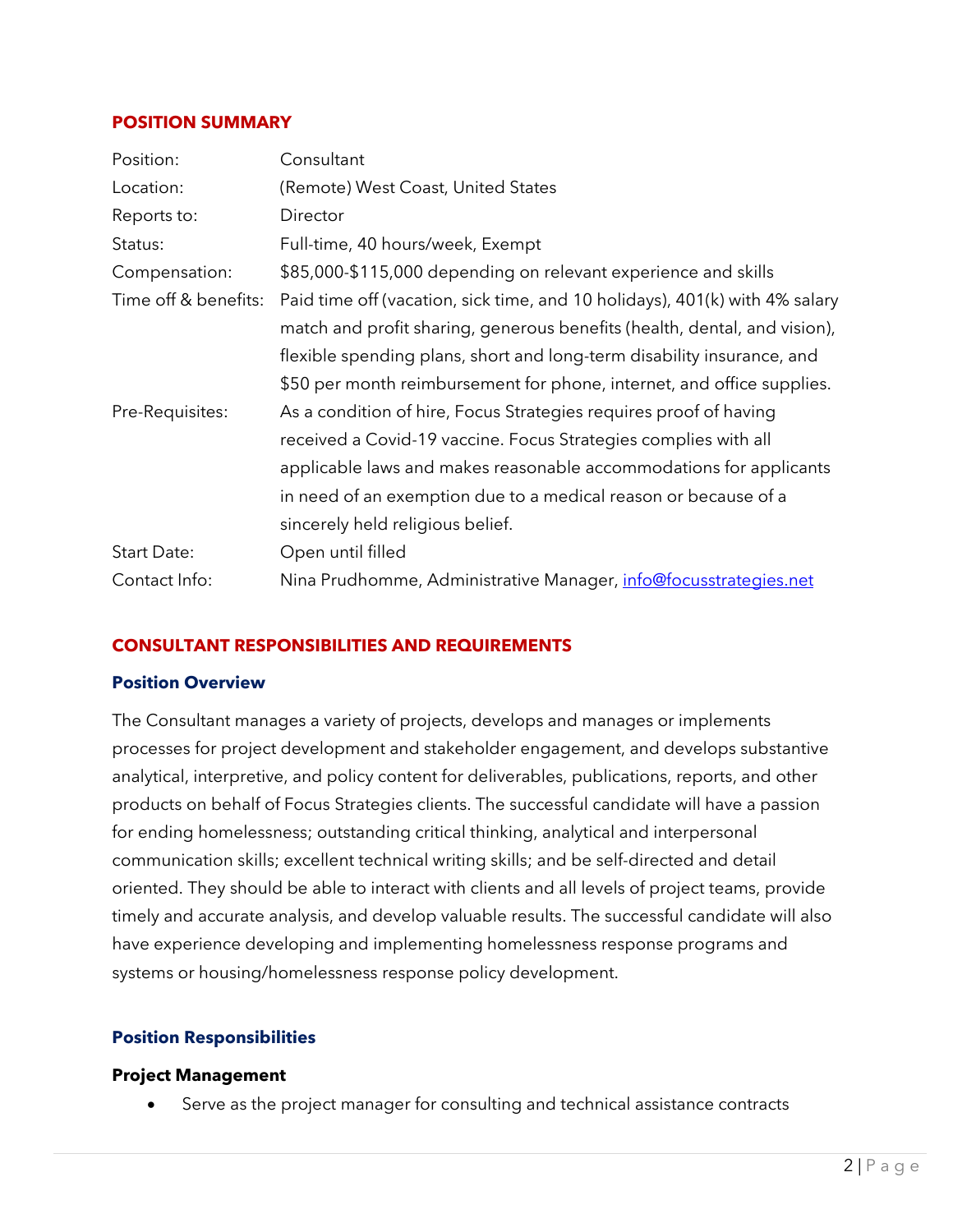relating to homelessness response system development and planning under the direction of the Director.

### **Research and Analysis**

- Conduct research and analyses related to homelessness response systems and programs, identifying key findings, and proposing person-centered, data- and equity-informed solutions.
- Analyze data from single systems (e.g. homelessness) and multiple disciplines, including health, mental health, homelessness, and affordable housing.
- With support from analytics team colleagues, synthesize research findings into recommendations for practice.

### **Technical and Policy Writing**

• Author Focus Strategies technical documents, publications, and reports, including developing report outline and structure, drafting content, integrating feedback from supervisor and client, and producing final content.

# **Planning and Design**

• Deliver a range of planning and design activities to help communities develop systems and policies to end or reduce homelessness through an equity- and datainformed lens, including community input processes, data analysis, documentation of existing and proposed system processes and structures in both in written and chart form, and best practices research.

### **Training Development**

• Develop training and technical assistance materials for a range of audiences (e.g. providers, policy makers, funders, professional meetings), tailor materials to client needs, make presentations and deliver trainings, assess results, and modify over time to meet needs.

### **Internal and External Relations**

- Work closely and collaboratively with supervisor and company leadership to set priorities, organize project workflow, and provide timely updates.
- Engage with diverse communities of clients, partner organizations, and people experiencing homelessness to collect and accurately interpret information about existing systems and possible solutions; Facilitate meetings using mindful and antiracist strategies to promote participation and inclusion.
- Make presentations to community stakeholders
- Represent clients in meetings to identify and resolve problems.

# **Additional Responsibilities**

• Actively participate in continuous learning and process and product improvement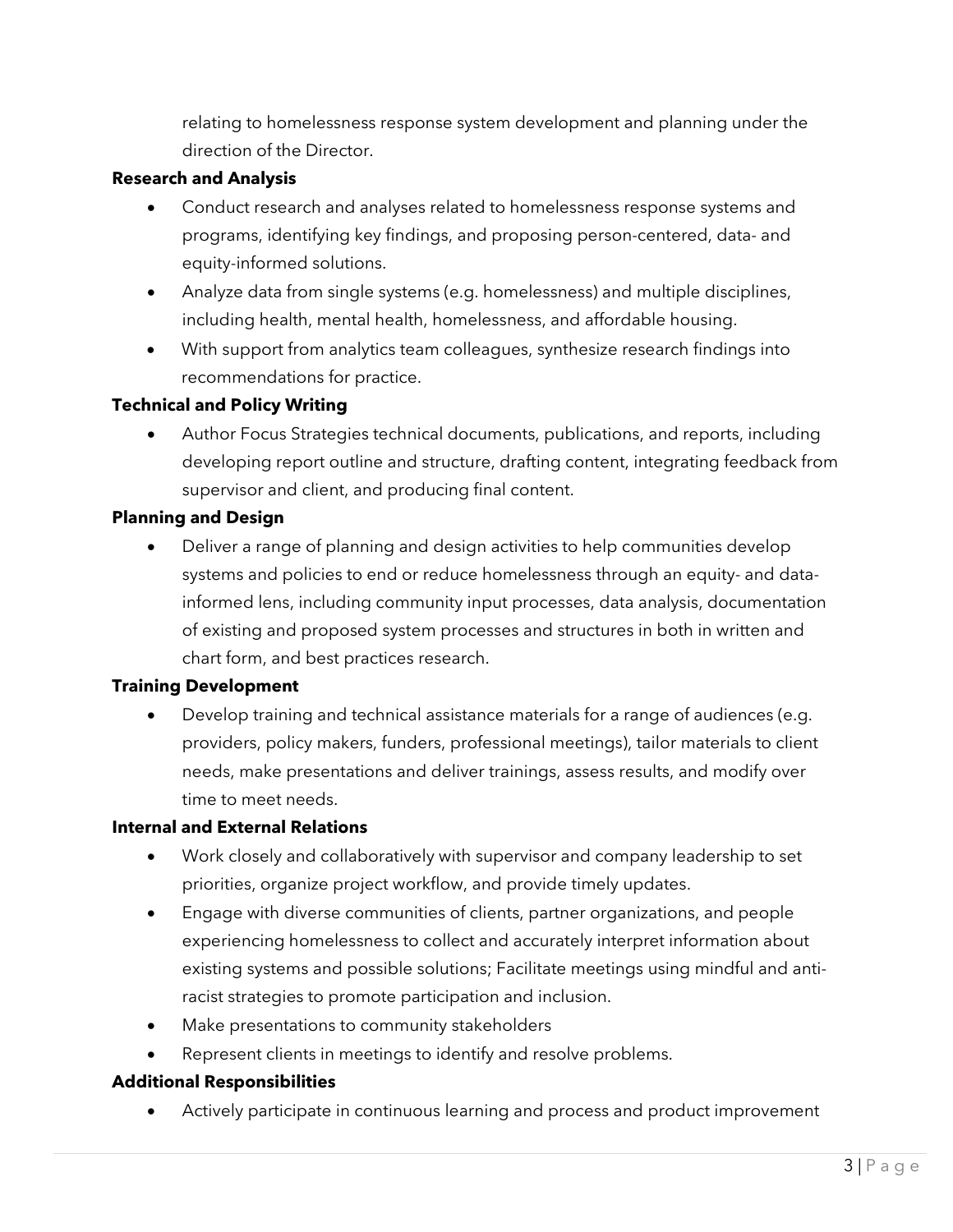efforts with the Focus team.

- Engage in Focus Strategies collective processes (e.g., discussions, readings, committees) to advance equity-informed internal and client work approaches.
- Contribute to team effort by accomplishing related tasks as needed.

# **Position Requirements**

- A passion for ending homelessness.
- A master's degree in sociology, public policy, social work, or a related field **or** substantive leadership or system-level experience in the homelessness response system.
- Superior technical writing skills.
- Experience developing high quality written analyses of homelessness response programs, populations, and dynamics.
- Demonstrated ability to work effectively with people of diverse races, ethnicities, nationalities, sexual orientations, gender identities, gender expression, socioeconomic backgrounds, religions, ages, English-speaking abilities, immigration status, and physical abilities in a multicultural environment.
- A commitment to and focus on data-informed public policy.
- Successful track record of developing and executing workplans for complex projects.
- Ability to assess and interpret quantitative and qualitative data about homelessness and homeless programs and systems.
- Strong written, verbal, and analytical skills.
- Proficiency with Microsoft Word, Excel, PowerPoint and Outlook.

# **Preferred skills and aptitudes**

• Bilingual skills (English and Spanish written and oral fluency preferred)

# **What the Consultant will Gain from Position**

- Advanced experience with complex policy, technical, and community issues using a systems approach within the field of ending and reducing homelessness.
- Ability to develop innovative solutions and analyses to common and emerging problems related to homelessness response systems of care.
- Opportunity to deepen skills in program, systems, and policy analysis using data and information from multiple sources.
- Be the lead support to communities working to reduce homelessness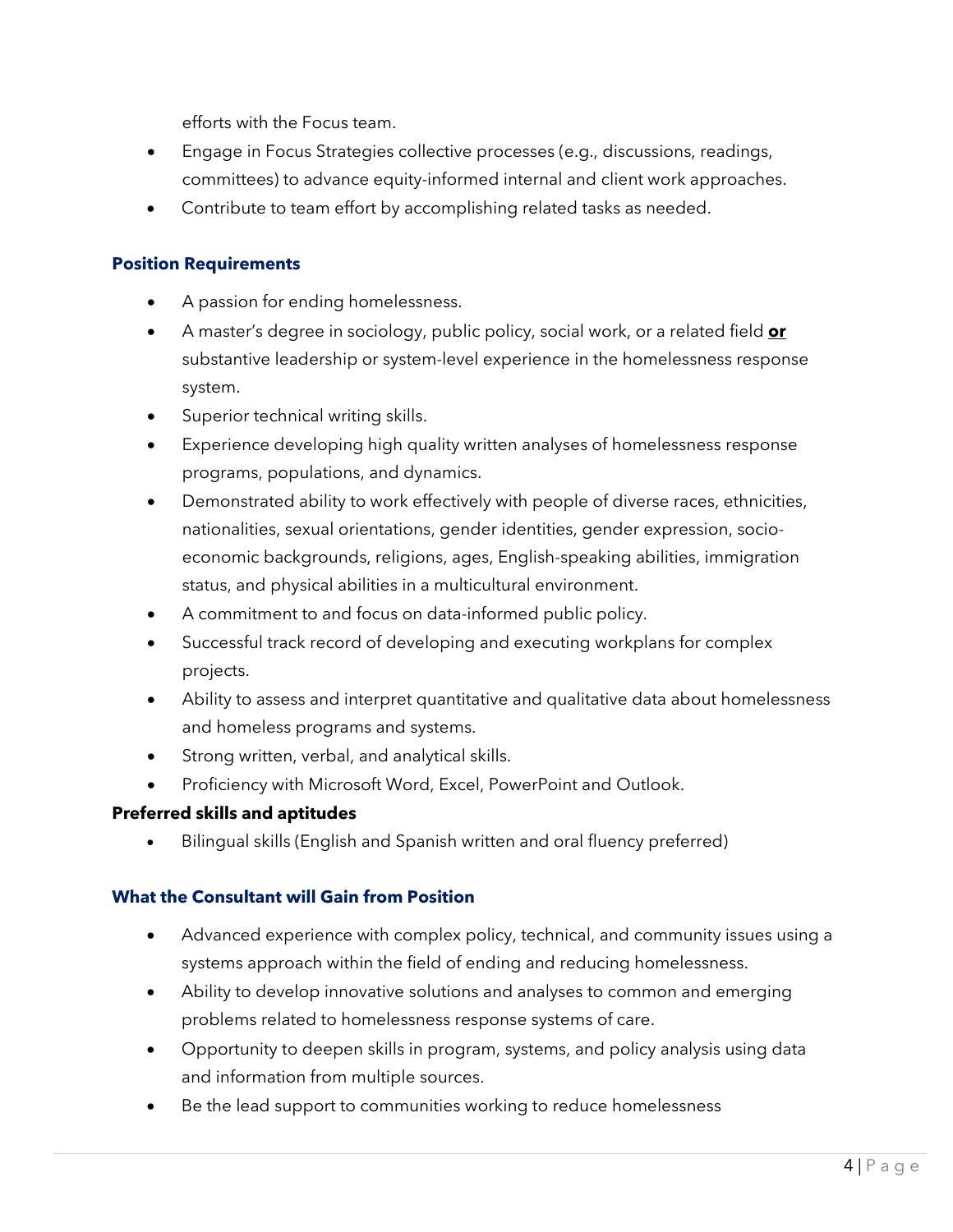- Opportunity to lead the development of complex plans, evaluations, and reports.
- Experience with consultation for public benefit.
- Increasing responsibility over time.
- Opportunity to be part of an evolving and growing consultation practice.
- Opportunity to work with an expert and dedicated team of professionals in a fast paced and supportive work environment.

# **About Our Workplace**

Focus Strategies is committed to creating an inclusive workplace with a collaborative team dedicated towards our mission of helping communities house people experiencing homelessness. We are an Equal Opportunity Employer. In alignment with our company values, we strive to attract and maintain a workplace that reflects a broad spectrum of diversity. We strongly encourage employment applications from people who self-identify as coming from historically marginalized populations and communities who have been most impacted by homelessness.

We are currently a 13-person firm that operates fully remote with regular phone and video meetings. Our normal work hours are 8am-5pm Pacific Time. Occasional work outside of normal hours may be required to meet project deadlines. When public health guidance allows for travel, this position requires travel to internal meetings, client sites, trainings, and/or conferences.

# **Physical Requirements**

- Ability to sit or stand for prolonged periods while working on a computer for 6-8 hours per day.
- Ability to give and receive detailed information through verbal and written communication.
- Ability to use a keyboard, headphones, and operate a computer consistently throughout the day.
- Ability to perform activities such as: preparing and analyzing data and figures; transcribing; viewing a computer terminal; expansive reading.
- Ability to set up and maintain workspace in home environment with minimal paper file management.